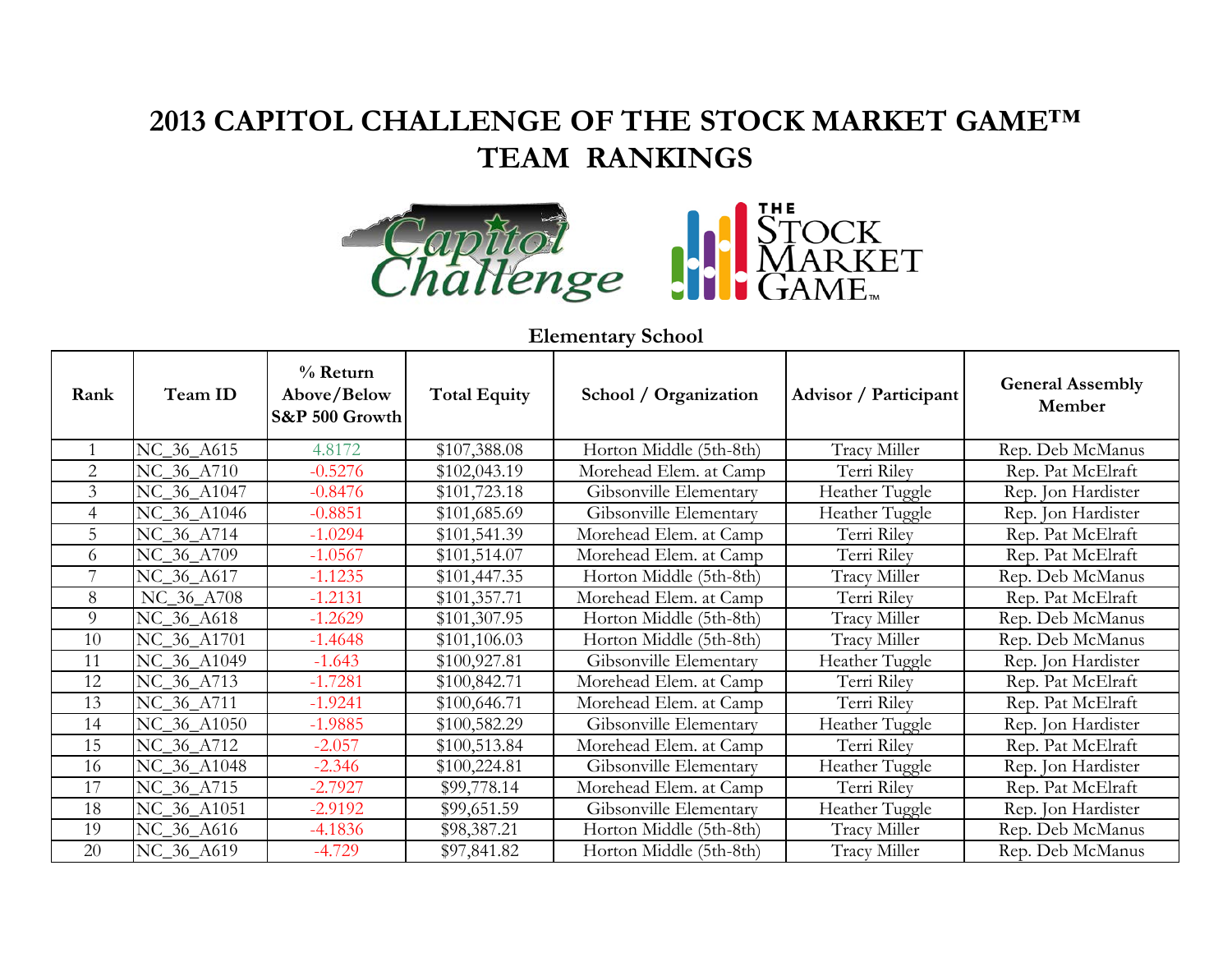| Rank                 | Team ID                           | $%$ Return<br>Above/Below<br>S&P 500 Growth | <b>Total Equity</b> | School / Organization   | <b>Advisor</b> / Participant | <b>General Assembly</b><br>Member |  |  |
|----------------------|-----------------------------------|---------------------------------------------|---------------------|-------------------------|------------------------------|-----------------------------------|--|--|
| <b>Middle School</b> |                                   |                                             |                     |                         |                              |                                   |  |  |
|                      | NC_36_A819                        | 13.2826                                     | \$115,853.51        | First Flight            | Debbie Walker                | Rep. Paul Tine                    |  |  |
| $\overline{2}$       | NC_36_A1031                       | 4.6872                                      | \$107,258.12        | <b>Bailey Middle</b>    | Rick Wall                    | Speaker Thom Tillis               |  |  |
| $\overline{3}$       | NC_36_A1021                       | 4.0019                                      | \$106,572.83        | <b>Bailey Middle</b>    | Rick Wall                    | Speaker Thom Tillis               |  |  |
| $\overline{4}$       | NC_36_A1014                       | 3.6881                                      | \$106,259.04        | <b>Bailey Middle</b>    | Rick Wall                    | Speaker Thom Tillis               |  |  |
| 5                    | NC_36_A1117                       | 2.9593                                      | \$105,530.22        | Swansboro Middle        | Michelle Flint               | Rep. George Cleveland             |  |  |
| 6                    | NC_36_A1010                       | 2.4427                                      | \$105,013.64        | <b>Bailey Middle</b>    | Rick Wall                    | Speaker Thom Tillis               |  |  |
| 7                    | NC_36_A1012                       | 1.7156                                      | \$104,286.51        | <b>Bailey Middle</b>    | Rick Wall                    | Speaker Thom Tillis               |  |  |
| 8                    | $\overline{\text{NC}\_36}\_A$ 746 | 1.1023                                      | \$103,673.19        | Carver Middle           | Sharon Stephens              | Rep. Ken Goodman                  |  |  |
| 9                    | NC_36_A1116                       | 1.0805                                      | \$103,651.43        | Swansboro Middle        | Michelle Flint               | Rep. George Cleveland             |  |  |
| 10                   | NC_36_A884                        | 1.0402                                      | \$103,611.12        | Clayton Middle          | Michael Butler               | Rep. Leo Daughtry                 |  |  |
| 11                   | NC_36_A645                        | 0.603                                       | \$103,173.93        | Horton Middle (5th-8th) | Tracy Miller                 | Rep. Deb McManus                  |  |  |
| 12                   | NC_36_A1297                       | 0.4036                                      | \$102,974.53        | <b>Brewster Middle</b>  | Susan Cabeceiras             | Rep. Phil Shepard                 |  |  |
| 13                   | NC_36_A267                        | 0.1437                                      | \$102,714.59        | Cane Creek Middle       | Linda Iovacchini             | Rep. Nathan Ramsey                |  |  |
| 14                   | NC_36_A1700                       | 0.13                                        | \$102,700.88        | Horton Middle (5th-8th) | Tracy Miller                 | Rep. Deb McManus                  |  |  |
| 15                   | NC_36_A621                        | 0.0738                                      | \$102,644.68        | Horton Middle (5th-8th) | Tracy Miller                 | Rep. Deb McManus                  |  |  |
| 16                   | NC_36_A1114                       | 0.0085                                      | \$102,579.39        | Swansboro Middle        | Michelle Flint               | Rep. George Cleveland             |  |  |
| $\overline{17}$      | NC_36_A885                        | $-0.0647$                                   | \$102,506.10        | Clayton Middle          | Michael Butler               | Rep. Leo Daughtry                 |  |  |
| 18                   | NC_36_A294                        | $-0.0777$                                   | \$102,493.07        | Cane Creek Middle       | Linda Iovacchini             | Rep. Nathan Ramsey                |  |  |
| 19                   | NC_36_A1291                       | $-0.1754$                                   | \$102,395.39        | <b>Brewster Middle</b>  | Susan Cabeceiras             | Rep. Phil Shepard                 |  |  |
| $\overline{20}$      | NC_36_A821                        | $-0.2327$                                   | \$102,338.10        | First Flight            | Debbie Walker                | Rep. Paul Tine                    |  |  |
| <b>High School</b>   |                                   |                                             |                     |                         |                              |                                   |  |  |
|                      | NC_36_A758                        | 2.9232                                      | \$105,494.08        | J.F. Webb High          | Andrew Swanner               | Rep. Nathan Baskerville           |  |  |
| $\overline{2}$       | NC_36_A1057                       | 2.8535                                      | \$105,424.37        | North Iredell High      | James Wells                  | Sen. Andrew Brock                 |  |  |
| 3                    | NC_36_A761                        | 1.1795                                      | \$103,750.46        | J.F. Webb High          | Andrew Swanner               | Rep. Nathan Baskerville           |  |  |
| $\overline{4}$       | NC_36_A259                        | 0.9786                                      | \$103,549.50        | Hickory High            | Sandra Horyza                | Rep. Andy Wells                   |  |  |
| 5                    | NC_36_A764                        | 0.5774                                      | \$103,148.27        | J.F. Webb High          | Andrew Swanner               | Rep. Nathan Baskerville           |  |  |
| 6                    | NC_36_A765                        | 0.3405                                      | \$102,911.44        | J.F. Webb High          | Andrew Swanner               | Rep. Nathan Baskerville           |  |  |
| 7                    | NC_36_A258                        | $-0.6972$                                   | \$101,873.66        | Hickory High            | Sandra Horyza                | Rep. Andy Wells                   |  |  |
| 8                    | NC_36_A760                        | $-1.0626$                                   | \$101,508.21        | I.F. Webb High          | Andrew Swanner               | Rep. Nathan Baskerville           |  |  |
| 9                    | NC_36_A757                        | $-1.2908$                                   | \$101,280.03        | I.F. Webb High          | Andrew Swanner               | Rep. Nathan Baskerville           |  |  |
| 10                   | NC_36_A1638                       | $-1.3777$                                   | \$101,193.16        | Hillside High           | Darian Harris                | Rep. Larry Hall                   |  |  |